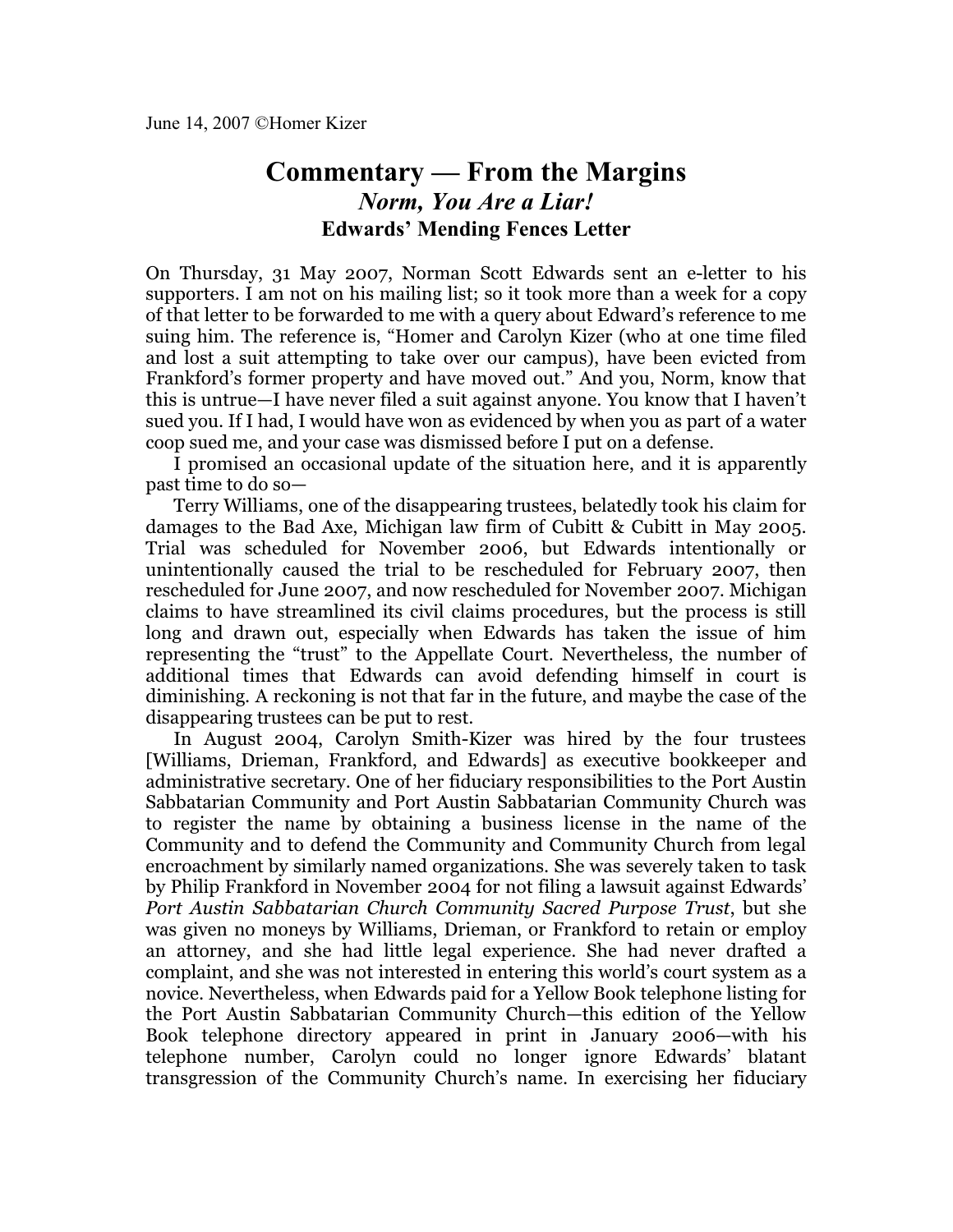responsibilities, she brought a suit against Edwards in which she sought to end Edwards' use of the Community's and the Community Church's names. And to that extent she was successful even though her case was dismissed because of its poorly crafted complaint—her claim against Edwards' continued use of the Sabbatarian Community's name will be refiled if the issued is not settled by Terry Williams' claim against his legal disappearance from purchase agreements for the physical property on the former Air Base.

By a conscious decision on my part, I am not a part of the Port Austin Sabbatarian Community Church, a non-denominational Sabbatarian fellowship. My association is with *[The Philadelphia Church](http://thephiladelphiachurch.org/)*, which is not nondenominational. My contention has been that non-denominational assemblies are excellent places to enjoy a good potluck and share shallow fellowship—no work can get done, for there is no real agreement on how to read Scripture.

You, Norm, know that I have never sued you; you know that I am not a part of the Sabbatarian Community Church, so you are either sloppy in what you write (which I don't believe) or you are knowingly a liar, believing that I would never see this one sentence lie that isn't even accurate when you use the word "evicted" … in July 2005 Rick Fields agreed to sell me the building addressed 8175 Port Drive, a building that Philip Frankford was buying from Rick, but a building on which he was behind in payments. An agreement was concluded between the two Frankfords (Philip and Kristal), Rick Fields, and me. Brenda of ReMax Sunrise, Port Austin, handled the sale and arranged for a contract to be drawn up, but it seemed that Philip Frankford backed out of the agreement he made. He blamed Rick Fields for backing out; regardless, the contract was not signed.

Frankford ceased making payments entirely in November 2005. Fields had to retain legal counsel to begin foreclosure procedures against Frankford. He had previously sold the buildings to Eternal Life Bible Institute (ELBI) and had to repossess these buildings in June/July 2004. So Fields was not happy with any of the so-called Christians who were purchasing property from him. Nevertheless, in May 2006 Fields and I reached a second agreement to purchase the property addressed 8175 Port Drive. But Fields' foreclosure against Frankford encountered "service" problems and dragged out until September 17, 2006, when District Court awarded Fields possession of the buildings, but gave to Frankford 90 days to redeem the property. So Fields was not free to sign another sales agreement until December 17, 2006.

On or about December 17<sup>th</sup>, I gave to Brenda of ReMax Sunrise a cashier's check for down payment moneys per my May 2006 agreement with Rick Fields. In the middle of January, however, the moneys were returned. Rick Fields, on advice of his attorney, would only accept cash for the full amount of the sale price of the building. His attorney strongly advised against him carrying another sales contract—and no one can blame Fields. Edwards was/is many months in arrears on his contract with ELBI. Fields had repossessed his buildings from both ELBI and Philip Frankford, both of whom have more moneys than I have. And I began looking for another piece of property to purchase.